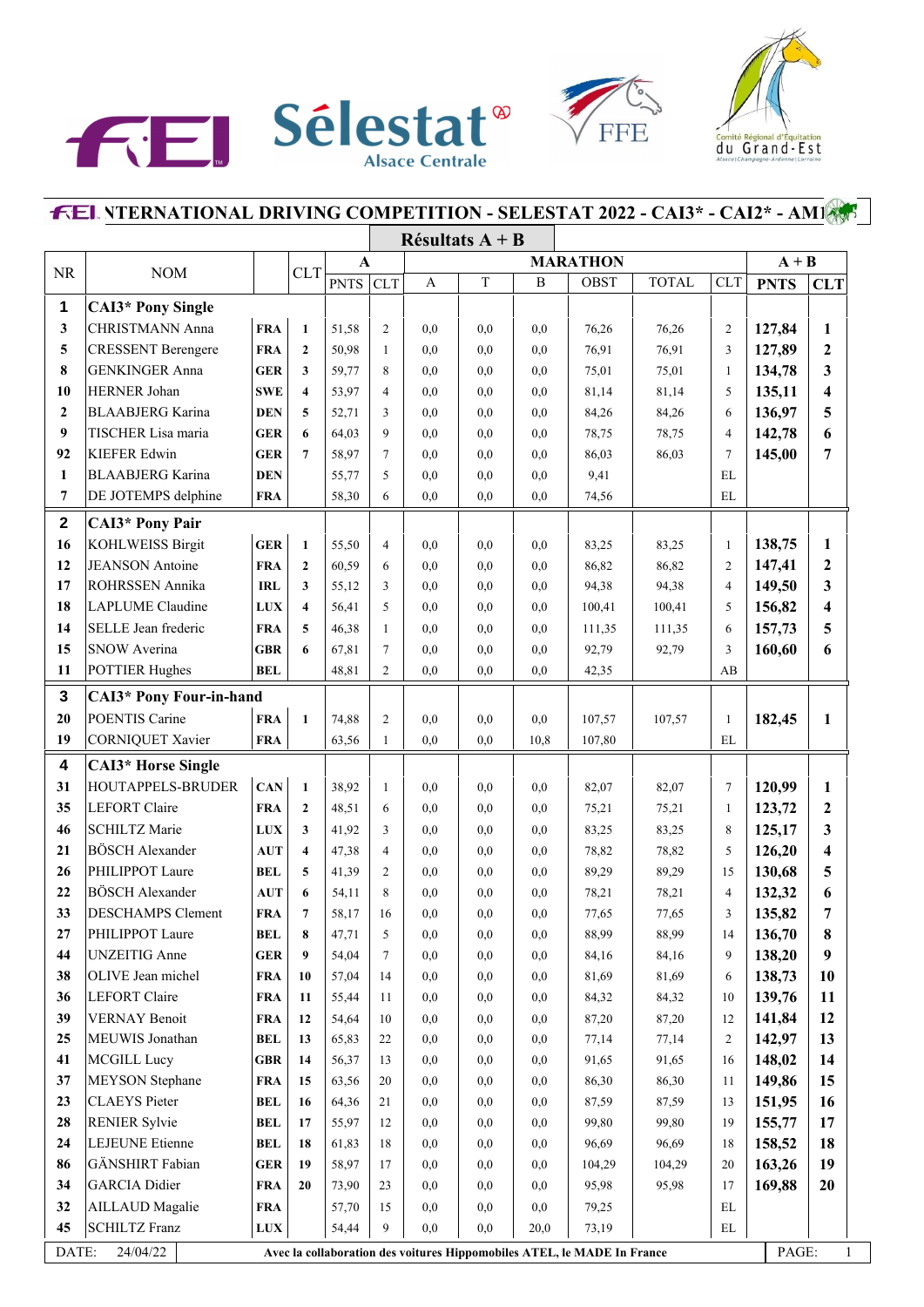



FFE

## **INTERNATIONAL DRIVING COMPETITION - SELESTAT 2022 - CAI3\* - CAI2\* - AM1**

|                         |                                      |                                  |                         |             |                |     | Résultats $A + B$ |              |                                                                         |              |                |             |                  |
|-------------------------|--------------------------------------|----------------------------------|-------------------------|-------------|----------------|-----|-------------------|--------------|-------------------------------------------------------------------------|--------------|----------------|-------------|------------------|
|                         |                                      | A                                |                         |             |                |     | <b>MARATHON</b>   | $A + B$      |                                                                         |              |                |             |                  |
| <b>NR</b>               | <b>NOM</b>                           |                                  | <b>CLT</b>              | <b>PNTS</b> | <b>CLT</b>     | A   | $\mathbf T$       | $\, {\bf B}$ | <b>OBST</b>                                                             | <b>TOTAL</b> | CLT            | <b>PNTS</b> | <b>CLT</b>       |
| 47                      | THIBAUT-MCCAW Mauree LUX             |                                  |                         | 62,36       | 19             | 0,0 | 0,0               | 0,0          | 160,43                                                                  |              | EL             |             |                  |
| $5\phantom{.0}$         | CAI3* Horse Pair                     |                                  |                         |             |                |     |                   |              |                                                                         |              |                |             |                  |
| 49                      | <b>BÖSCH</b> Stefan                  | AUT                              | $\mathbf{1}$            | 50,41       | 1              | 0,0 | 0.0               | 0,0          | 86,04                                                                   | 86,04        | 1              | 136,45      | 1                |
| 50                      | <b>DELMAS</b> Diane                  | <b>FRA</b>                       | $\mathbf{2}$            | 57,25       | 3              | 0.0 | 0,0               | 0,0          | 94,59                                                                   | 94,59        | 3              | 151,84      | 2                |
| 52                      | <b>VOGEL Francois</b>                | <b>FRA</b>                       | 3                       | 64,85       | 5              | 0,0 | 0,0               | 0,0          | 91,95                                                                   | 91,95        | $\mathfrak{2}$ | 156,80      | 3                |
| 53                      | <b>MALGET Claude</b>                 | <b>LUX</b>                       | $\overline{\mathbf{4}}$ | 56,26       | $\overline{2}$ | 0,0 | 0,0               | 0,0          | 101,21                                                                  | 101,21       | $\overline{4}$ | 157,47      | 4                |
| 51                      | <b>KENCK Patricia</b>                | <b>FRA</b>                       | 5                       | 59,38       | 4              | 0,0 | 0,0               | 48,8         | 142,20                                                                  | 190,95       | 5              | 250,33      | 5                |
| $\bf 6$                 | <b>CAI2*</b> Pony Single             |                                  |                         |             |                |     |                   |              |                                                                         |              |                |             |                  |
| 55                      | <b>SCOTT Lucy</b>                    | <b>GBR</b>                       | $\mathbf{1}$            | 50,41       | $\overline{2}$ | 0.0 | 0,0               | 0,0          | 69,79                                                                   | 69,79        | $\mathbf{1}$   | 120,20      | 1                |
| 91                      | HERTKORN-KIEFER Katri GER            |                                  | $\mathbf{2}$            | 59,00       | $\overline{4}$ | 0,0 | 0,0               | 0,0          | 70,99                                                                   | 70,99        | $\overline{c}$ | 129,99      | $\boldsymbol{2}$ |
| 54                      | <b>BUCK Robert</b>                   | <b>GBR</b>                       | 3                       | 57,92       | 3              | 0,0 | 0,0               | 0,0          | 75,84                                                                   | 75,84        | 3              | 133,76      | 3                |
| 87                      | SCHLEICHER Kai Maria                 | <b>GER</b>                       |                         | 48,36       | 1              | 0,0 | 0,0               | 0,0          | 36,28                                                                   |              | AB             |             |                  |
| $\overline{\mathbf{r}}$ | <b>CAI2*</b> Pony Pair               |                                  |                         |             |                |     |                   |              |                                                                         |              |                |             |                  |
| 56                      | <b>TOUBLANC Mathieu</b>              | <b>FRA</b>                       | $\mathbf{1}$            | 53,75       | 1              | 0,0 | 0,0               | 0,0          | 85,26                                                                   | 85,26        | $\mathbf{1}$   | 139,01      | $\mathbf{1}$     |
| 8                       | <b>CAI2*</b> Pony Four-in-hand       |                                  |                         |             |                |     |                   |              |                                                                         |              |                |             |                  |
| 57                      | <b>LENORMAND Eric</b>                | <b>FRA</b>                       | $\mathbf{1}$            | 65,76       | $\mathbf{1}$   | 0,0 | 0,0               | 28,0         | 132,66                                                                  | 160,66       | $\mathbf{1}$   | 226,42      | $\mathbf{1}$     |
|                         |                                      |                                  |                         |             |                |     |                   |              |                                                                         |              |                |             |                  |
| $\boldsymbol{9}$        | <b>CAI2*</b> Horse Single            |                                  |                         |             |                |     |                   |              |                                                                         |              |                |             |                  |
| 59                      | <b>VERNAY Benoit</b>                 | <b>FRA</b>                       | $\mathbf{1}$            | 56,34       | $\overline{c}$ | 0,0 | 0,0               | 0,0          | 72,05                                                                   | 72,05        | $\mathbf{1}$   | 128,39      | 1                |
| 58                      | OLIVE Jean michel                    | <b>FRA</b>                       | $\overline{2}$          | 55,80       | $\mathbf{1}$   | 0,0 | 0,0               | 0,0          | 81,79                                                                   | 81,79        | $\overline{c}$ | 137,59      | 2                |
| B                       | <b>Under 25 Drivers Pony Single</b>  |                                  |                         |             |                |     |                   |              |                                                                         |              |                |             |                  |
| 62                      | <b>LENORMAND Valentine</b>           | <b>FRA</b>                       | $\mathbf{1}$            | 45,79       | 1              | 0,0 | 0.0               | 0,0          | 64,49                                                                   | 64,49        | 2              | 110,28      | 1                |
| 61                      | <b>LENNE</b> Louise                  | <b>FRA</b>                       | $\mathbf{2}$            | 69,53       | 4              | 0,0 | 0,0               | 0,0          | 58,12                                                                   | 58,12        | $\mathbf{1}$   | 127,65      | $\boldsymbol{2}$ |
| 60                      | FELGUEIRAS Romane                    | <b>FRA</b>                       | 3                       | 56,72       | 3              | 0,0 | 0,0               | 25,8         | 70,10                                                                   | 95,85        | 3              | 152,57      | 3                |
| 63                      | TISCHER Lisa maria                   | <b>GER</b>                       |                         | 52,49       | $\overline{2}$ | 0,0 | 0,0               | 24,0         | 71,58                                                                   |              | AB             |             |                  |
| $\mathbf c$             | <b>Under 25 Drivers Pony Pair</b>    |                                  |                         |             |                |     |                   |              |                                                                         |              |                |             |                  |
| 65                      | REINHARDT Leon zacharia GER          |                                  | $\mathbf{1}$            | 52,28       | $\mathbf{1}$   | 0,0 | 0.0               | 1,5          | 64,93                                                                   | 66,43        | 2              | 118,71      | 1                |
| 64                      | HENSEL Lena                          | GER                              | $\mathbf{2}$            | 64,40       | $\overline{2}$ | 0,0 | 0,0               | 0,0          | 63,74                                                                   | 63,74        | 1              | 128,14      | 2                |
| D                       | <b>Under 25 Drivers Horse Single</b> |                                  |                         |             |                |     |                   |              |                                                                         |              |                |             |                  |
| 68                      | <b>SCHUBERT Ciara</b>                | ${\bf GER}$                      | $\mathbf{1}$            | 50,77       | 1              | 0,0 | 0,0               | 0,0          | 60,28                                                                   | 60,28        | $\mathbf{1}$   | 111,05      | 1                |
| 67                      | <b>SCHUBERT Ciara</b>                | <b>GER</b>                       | $\boldsymbol{2}$        | 50,77       | 1              | 0,0 | 0,0               | 0,0          | 61,28                                                                   | 61,28        | 2              | 112,05      | $\boldsymbol{2}$ |
| 66                      | RISCH Valentin                       | <b>FRA</b>                       | 3                       | 63,09       | 3              | 0,0 | 0,0               | 0,0          | 67,50                                                                   | 67,50        | 3              | 130,59      | 3                |
| 69                      | <b>UNZEITIG</b> Anne                 | <b>GER</b>                       | $\overline{\mathbf{4}}$ | 69,20       | 5              | 0,0 | 0,0               | 0,0          | 70,39                                                                   | 70,39        | 4              | 139,59      | 4                |
| 88                      | <b>ASSAILLY Celia</b>                | <b>FRA</b>                       | 5                       | 65,72       | 4              | 0,0 | 0,0               | 12,8         | 61,99                                                                   | 74,74        | 5              | 140,46      | 5                |
| Е                       | <b>Juniors Pony Single</b>           |                                  |                         |             |                |     |                   |              |                                                                         |              |                |             |                  |
| 77                      | <b>SCHLEICHER Pia</b>                | ${\bf GER}$                      | $\mathbf{1}$            | 51,84       | 3              | 0,0 | 0,0               | 0,0          | 63,80                                                                   | 63,80        | $\overline{4}$ | 115,64      | 1                |
| 75                      | HÜSGES Laura                         | <b>GER</b>                       | $\boldsymbol{2}$        | 51,60       | 2              | 0,0 | 0,0               | 0,0          | 64,18                                                                   | 64,18        | 5              | 115,78      | $\boldsymbol{2}$ |
| 73                      | LENORMAND Kilian                     | <b>FRA</b>                       | 3                       | 54,40       | $\overline{4}$ | 0,0 | 0,0               | 0,0          | 61,85                                                                   | 61,85        | $\mathfrak{2}$ | 116,25      | 3                |
| 79                      | <b>ROHRSSEN Kris</b>                 | <b>IRL</b>                       | 4                       | 56,08       | 5              | 0,0 | 0,0               | 0,0          | 61,88                                                                   | 61,88        | 3              | 117,96      | 4                |
| 74                      | <b>AMEND Pauline</b>                 | <b>GER</b>                       | 5                       | 59,52       | 6              | 0,0 | 0,0               | 0,0          | 65,93                                                                   | 65,93        | 7              | 125,45      | 5                |
| 89                      | <b>NOTTRET Anthony</b>               | <b>FRA</b>                       | 6                       | 65,60       | 8              | 0,0 | 0,0               | 0,0          | 61,22                                                                   | 61,22        | $\mathbf{1}$   | 126,82      | 6                |
| 70                      | SCHMID Sophia                        | $\mathbf{A}\mathbf{U}\mathbf{T}$ | $\overline{7}$          | 61,76       | 7              | 0,0 | $_{\rm 0,0}$      | 0,0          | 67,02                                                                   | 67,02        | 9              | 128,78      | 7                |
| 72                      | JUNG Julia                           | <b>FRA</b>                       | 8                       | 67,52       | 10             | 0,0 | 0,0               | 0,0          | 65,51                                                                   | 65,51        | 6              | 133,03      | 8                |
|                         |                                      |                                  |                         |             |                |     |                   |              |                                                                         |              |                |             |                  |
| DATE:                   | 24/04/22                             |                                  |                         |             |                |     |                   |              | Avec la collaboration des voitures Hippomobiles ATEL, le MADE In France |              |                | PAGE:       | $\overline{2}$   |